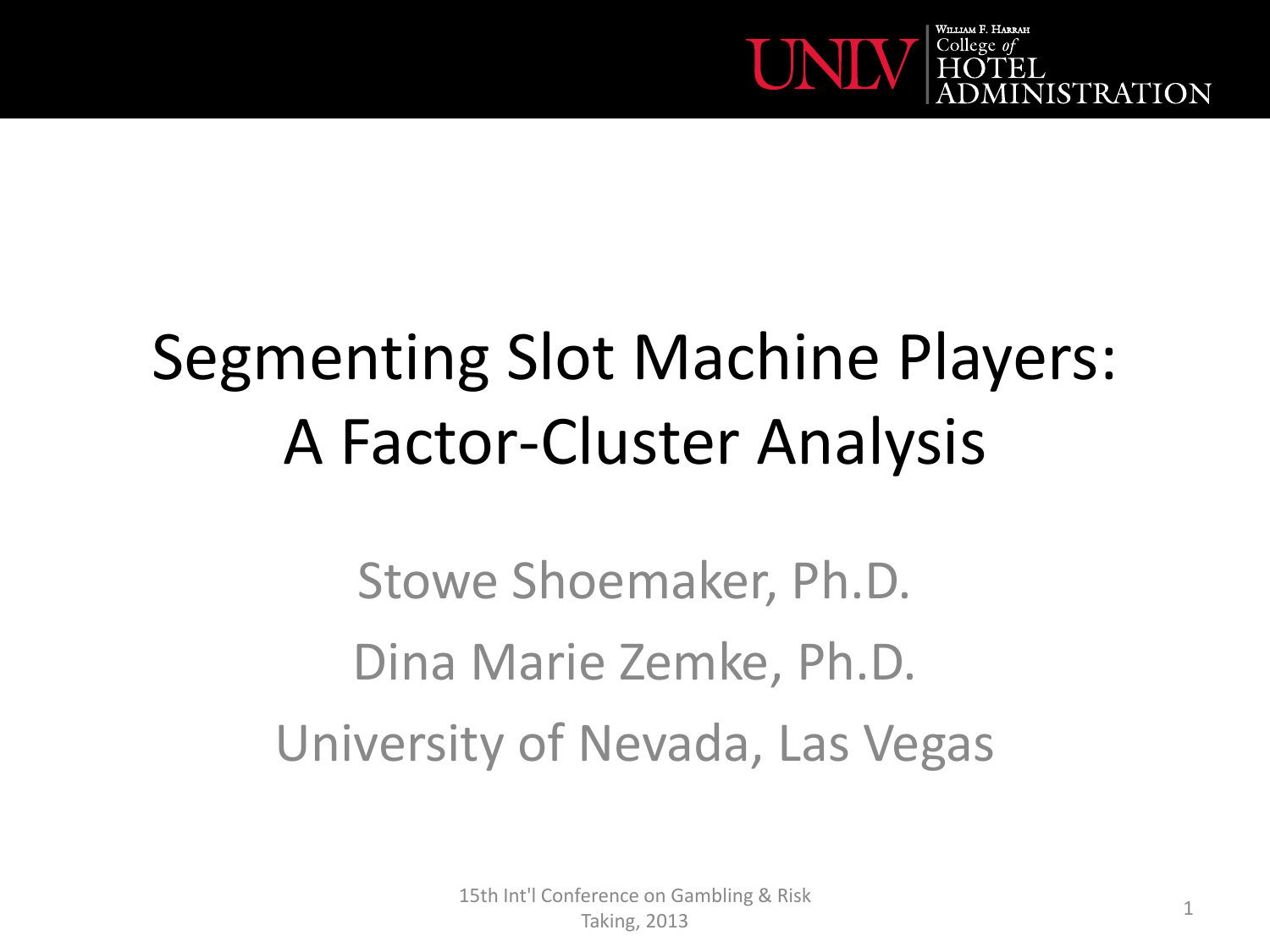

#### Overall objectives of the study:

- Understand the following aspects of slot players:
	- Demographic profile
	- Motivations to play
	- Behavioral characteristics while playing
	- Factors important in choosing a game to play
	- Attitudes toward progressives
	- Desire for themed games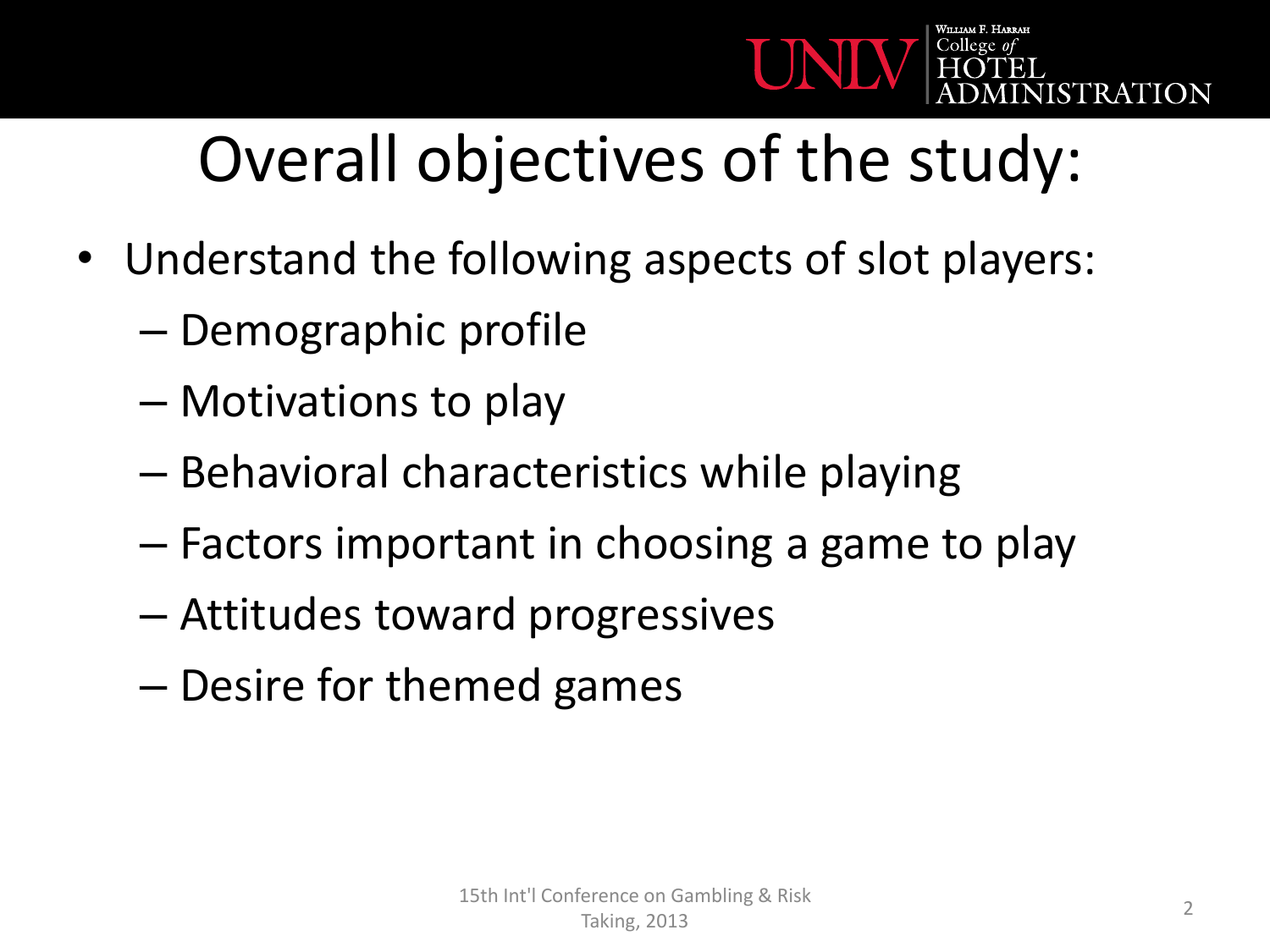

## Past research that provided the framework for the study

- Personality traits
- Casino atmospherics
- Gambling motivation
	- Casino gaming (including table games)
	- Machine gaming (slots, video poker, etc.)
- Customer segmentation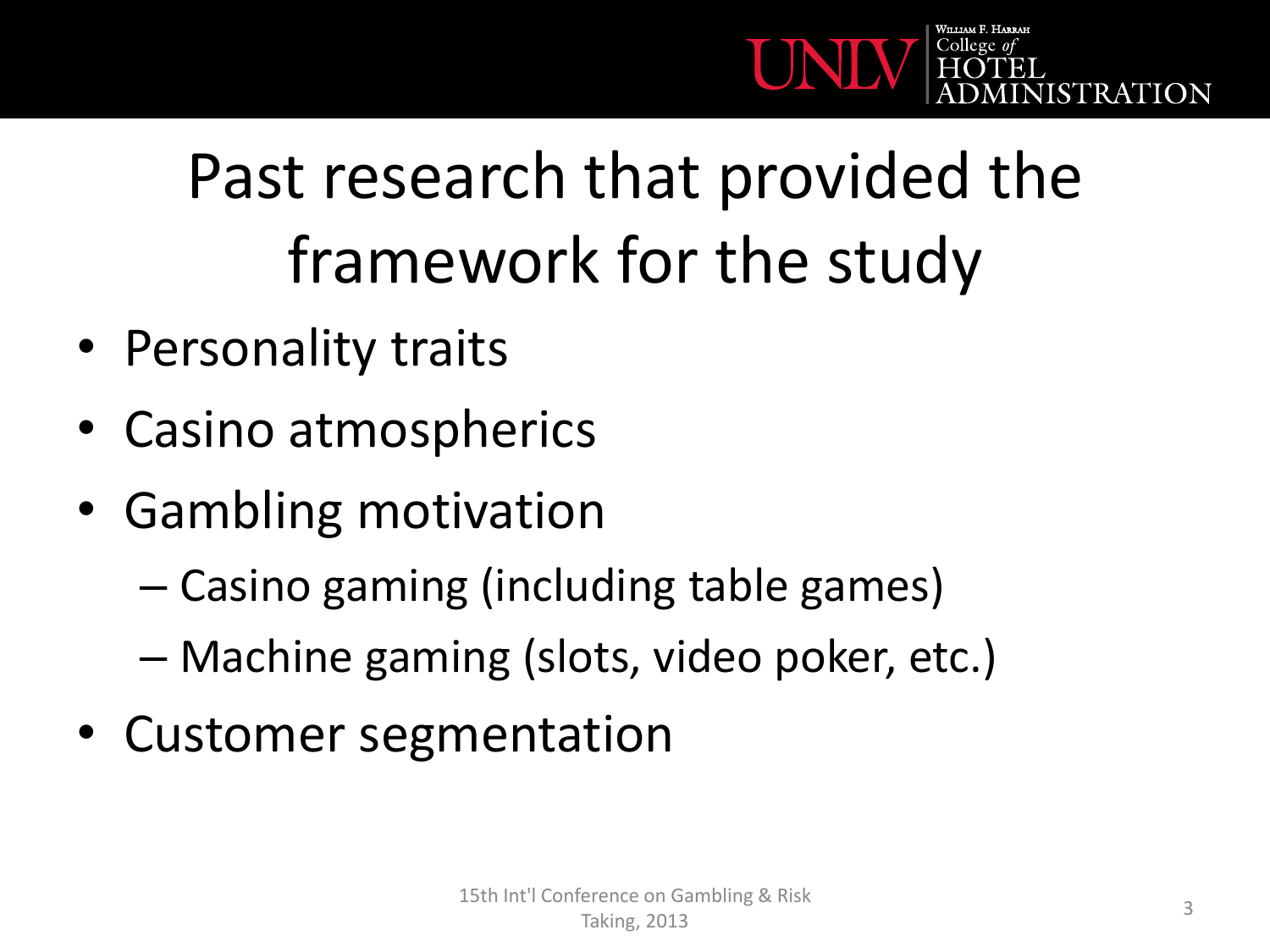

## Gaming consumer segmentation

- Regional differences
	- E.g., Asian gamblers vs. North American
- Reason for visit
	- Is gaming the reason for the visit, or did the visit just happen to include gaming?
- Gender, age
- Tourist vs. "local" resident

#### So far, no studies have isolated US slot players

15th Int'l Conference on Gambling & Risk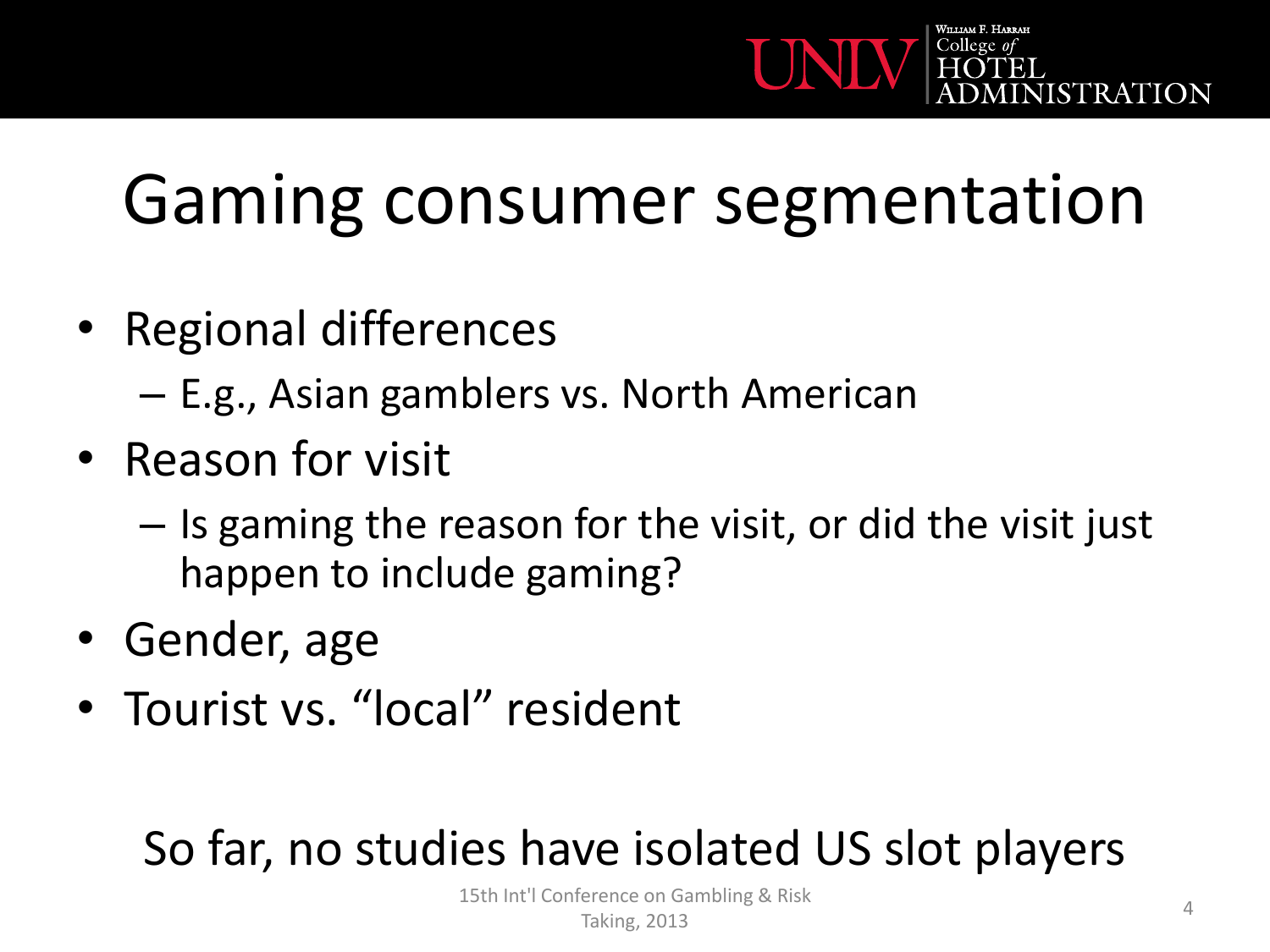

# Study Sample

- Convenience sample of subscribers to Strictly Slots magazine
	- Internet-based survey
	- Invitation sent to subscriber email list; respondents clicked on link to open survey
- Data collected in November December 2006
- Final sample:
	- Total respondents: 1,094
	- Total usable sample: 1,018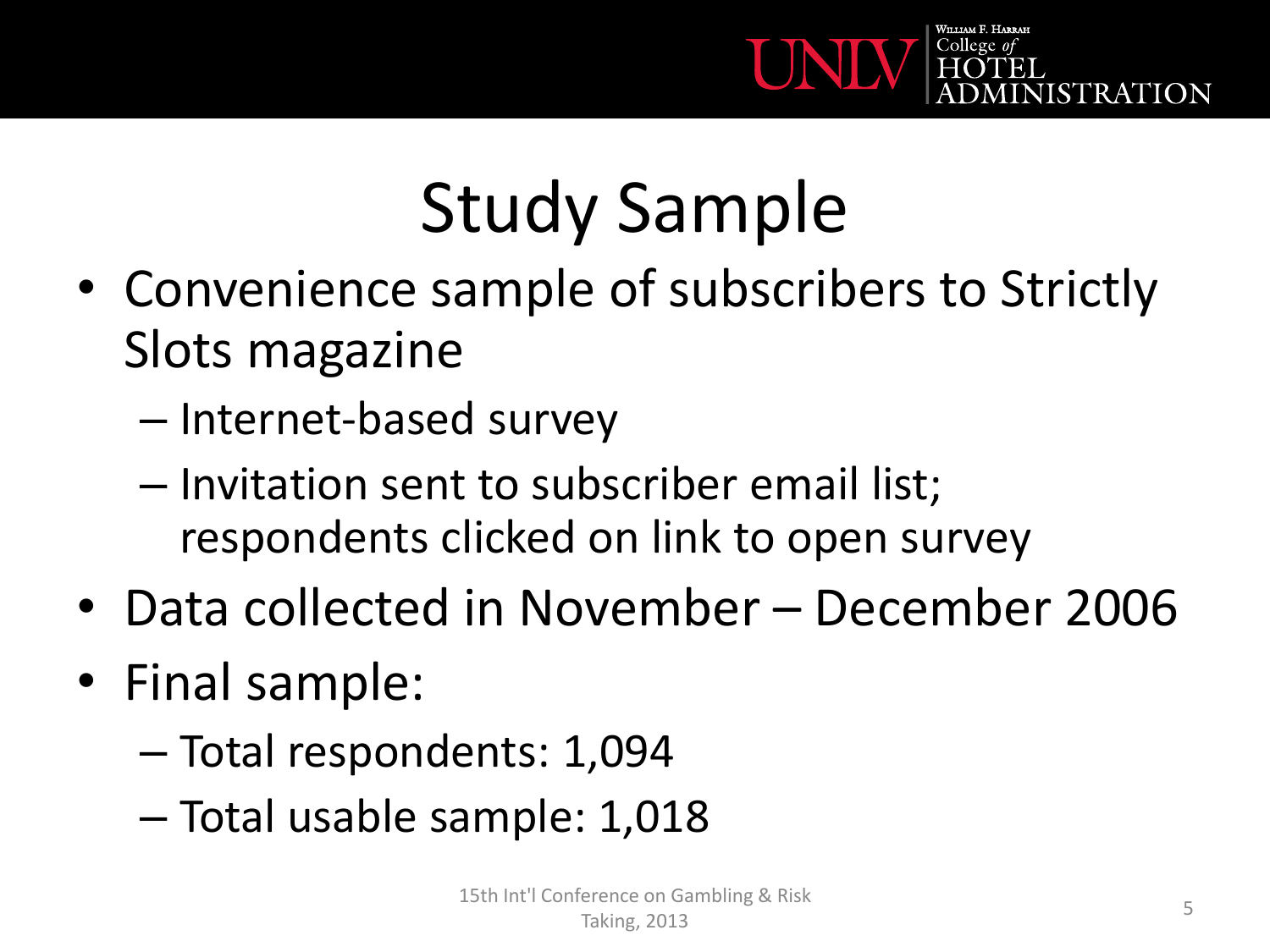

## Sample characteristics

- Gender: 52% female, 48% male
- Age:
	- Mean: 55 years
	- Median: 56 years
- Married: 72%
- Education attained: 79% had at least some college
- Home ownership: 88%
- Annual household income: 85.7% reported HHI greater than \$55,000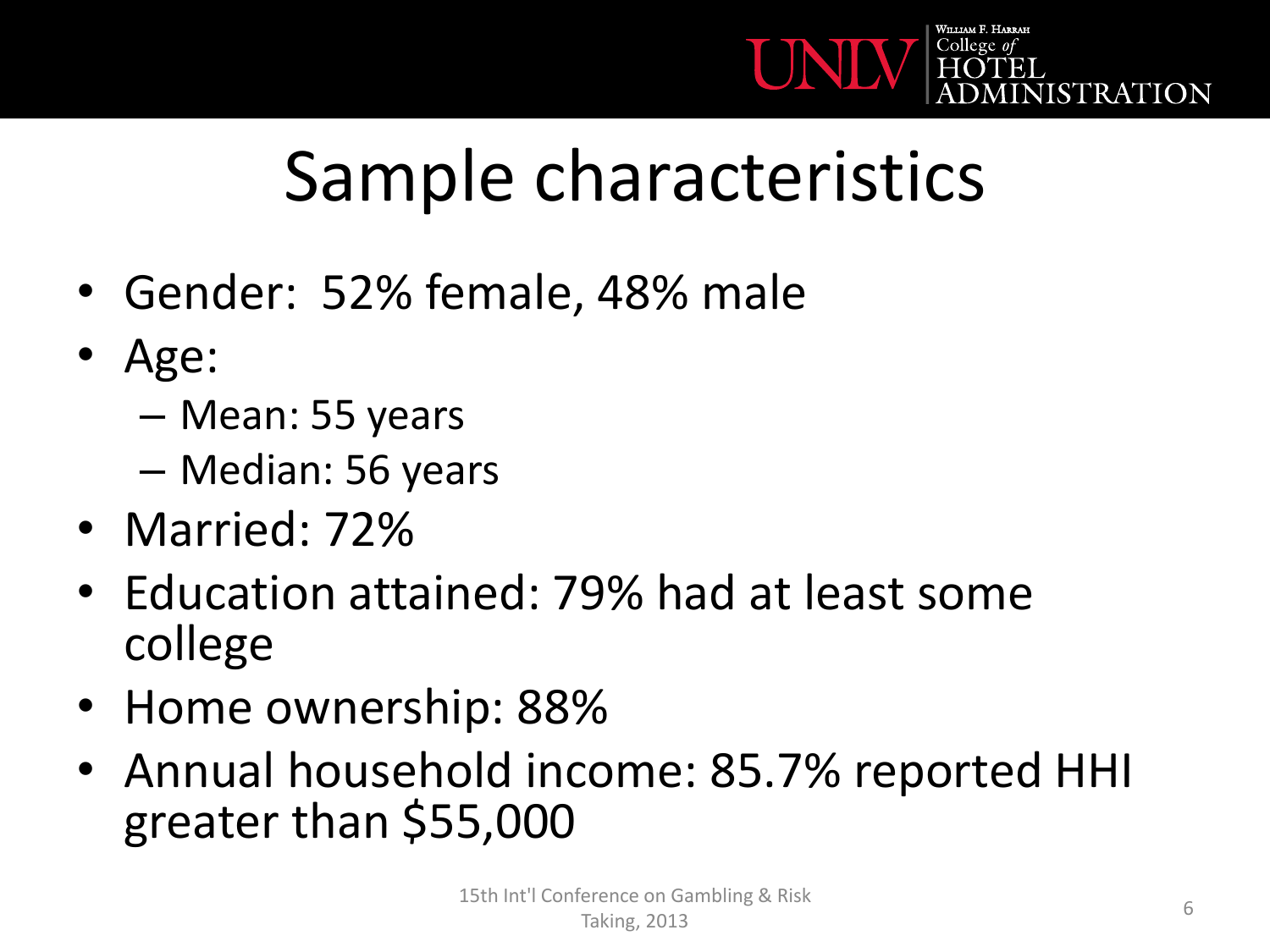

#### Data analysis: two-step process

- Step 1 Descriptive Analysis
	- Obtained demographic and behavioral data for the respondents
- Step 2 Cluster Analysis
	- Analyzed data to reveal shared characteristics of different groups of respondents. These groups form "clusters" of people with similar gambling motivations, preferences, and behaviors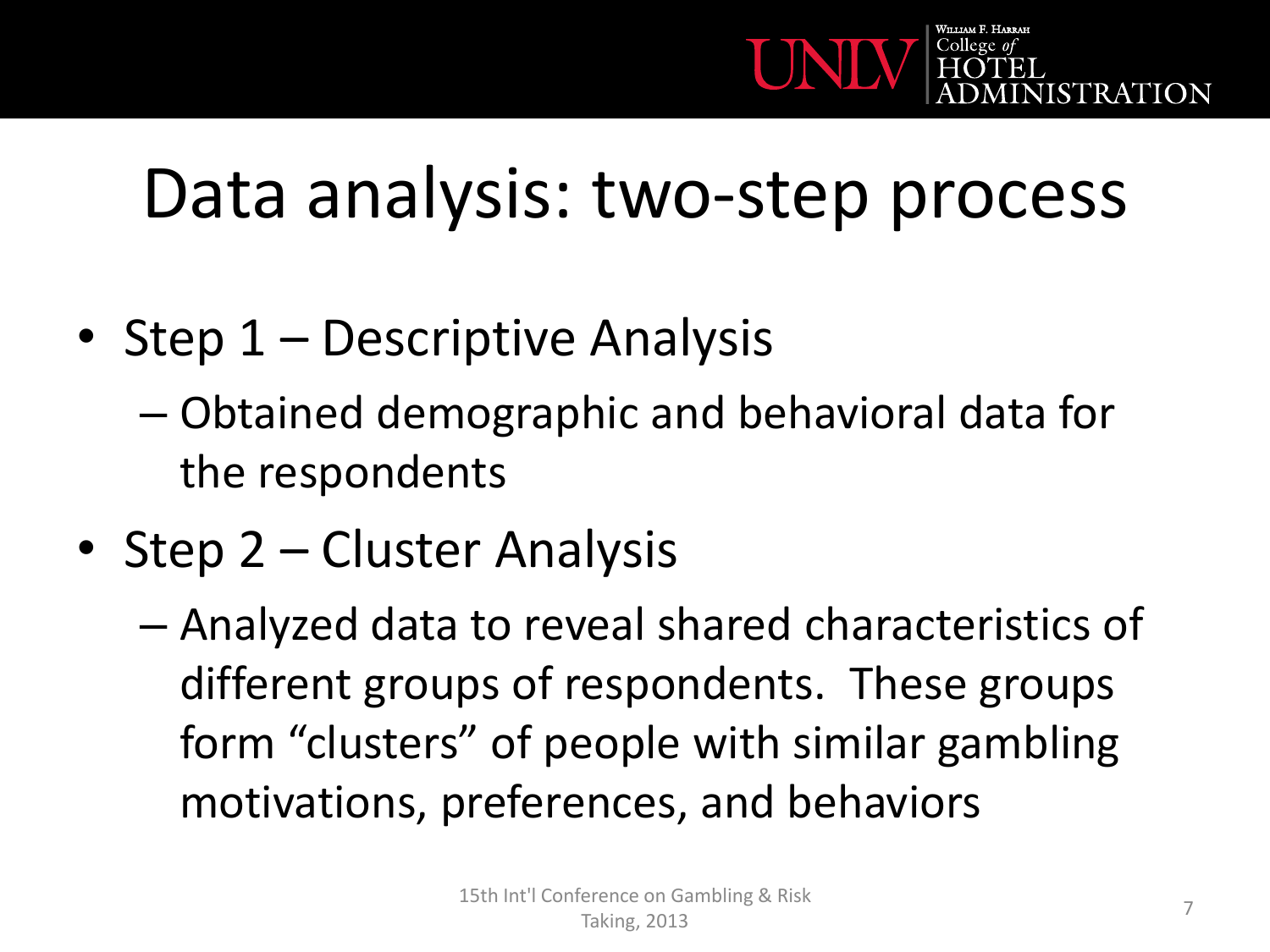

#### Behavioral characteristics (highlights)

- Type of slot machine played most often:
	- Video reel 58.6%
	- Mechanical reel 41.3%
- Denomination played most often:
	- $-$  Penny  $-$  13.1%
	- Nickel 19.4%
	- Quarter 36.9%
	- $-$  Dollar  $-$  21.9%
	- $-$  Five dollar  $-4.4%$
- Jackpot option that would encourage more slot play
	- Small, frequent payouts: 60.2%
	- Big, less frequent payouts: 12.8%
	- Does not matter: 27.0%

15th Int'l Conference on Gambling & Risk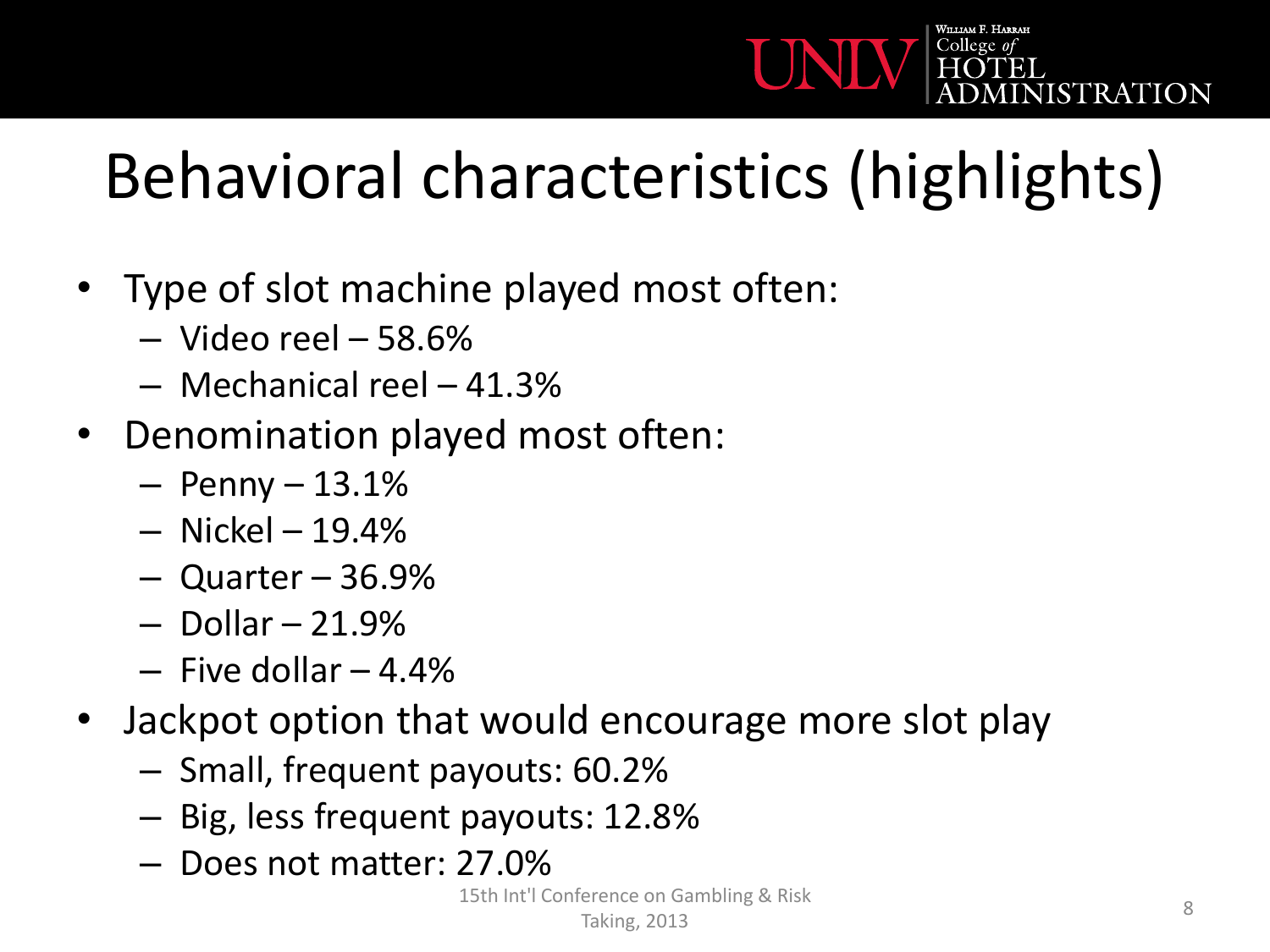

#### Behavioral characteristics (highlights)

- Gaming frequency
	- Heavy (once a week or more): 21.8%
	- Medium (once or twice a month): 44.7%
	- Light (4 to 6 times per year): 33.5%
- Hours spent playing favorite game:
	- 1 hour: 9.3% 4 hours: 14.8%
	- 2 hours: 15.3% 5 hours: 12.0%
	- 3 hours: 13.7% 6 or more hours: 33.9%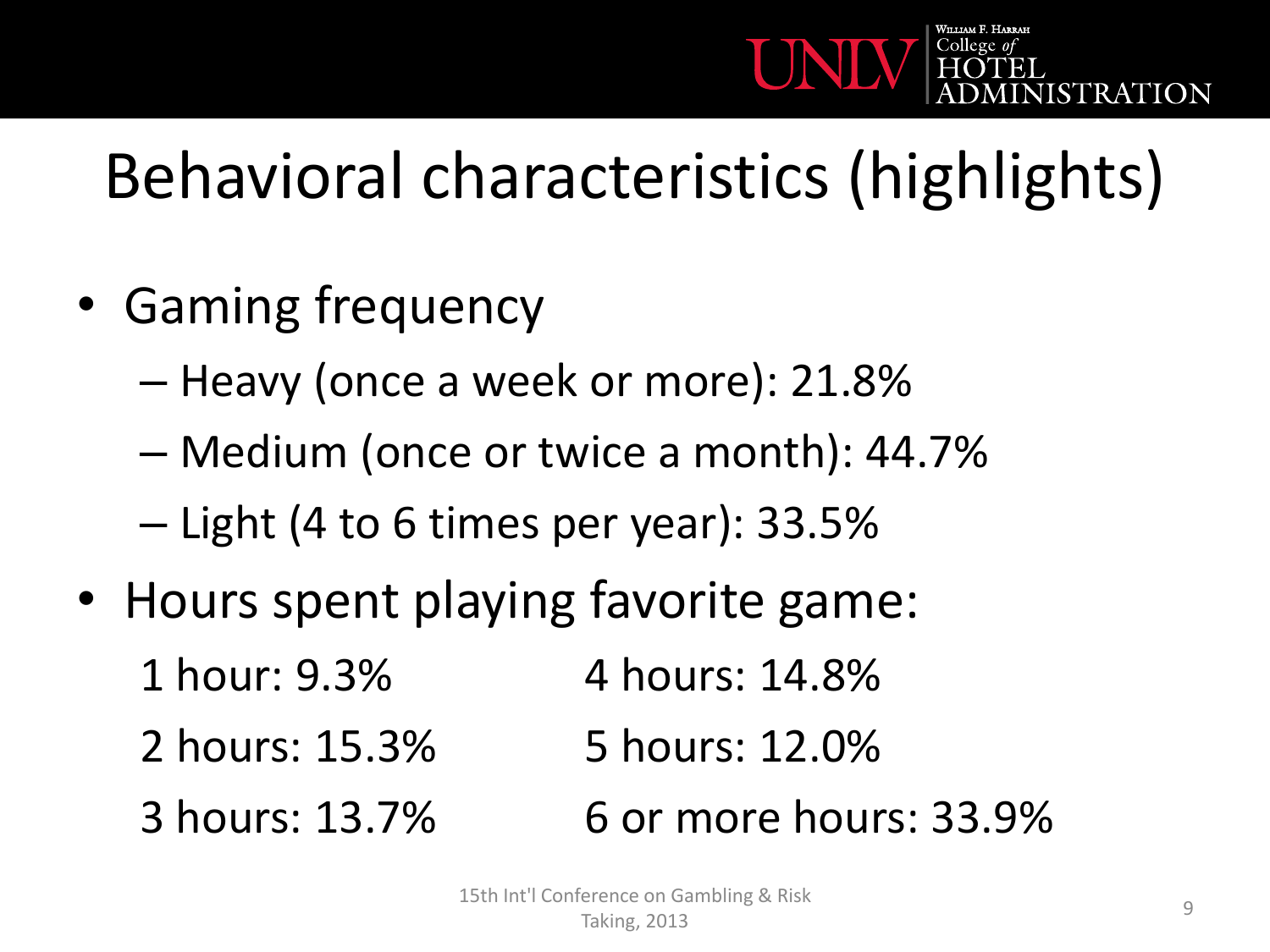

## Step 2: Reasons for Gambling

- The survey included 23 reasons for gambling respondents rated their level of agreement or disagreement with each reason
- Principal Components Analysis (PCA) was used to see if groups of gambling motivations formed "factors"
	- Five (5) factors/dimensions were generated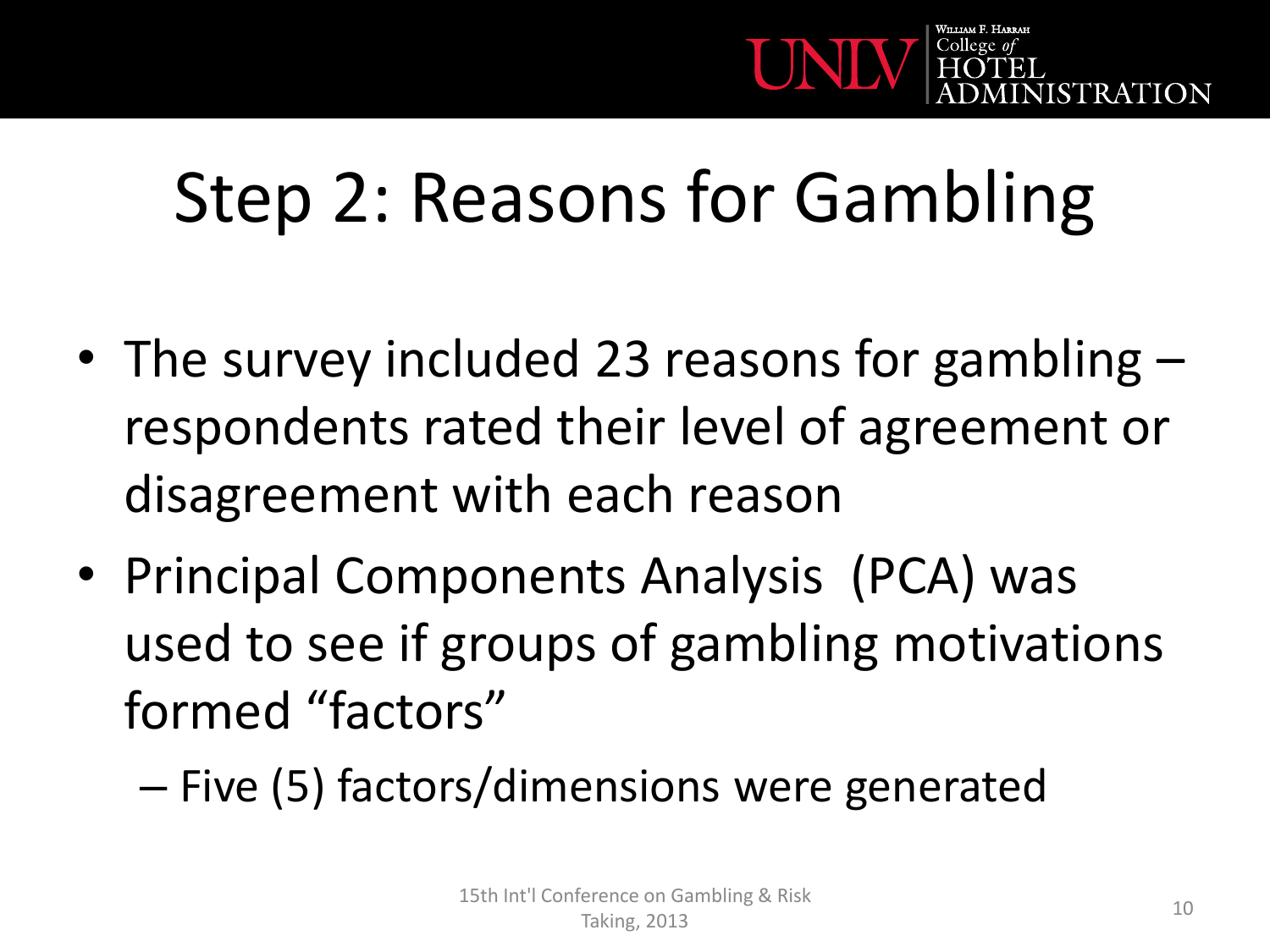

#### Five factors (sets of variables)

- 1. Ego-driven
	- These variables represent the aspirational, self-defining motivations for gaming
- 2. Learning/evaluating
	- These variables represent the need to rationalize an experience, obtain new knowledge, or assess one's own abilities with the game
- 3. Relaxation
	- These variables represent hedonic needs for relaxation or "escape"
- 4. Financial rewards
	- Fairly self-explanatory
- 5. Excitement
	- These variables represent desire for excitement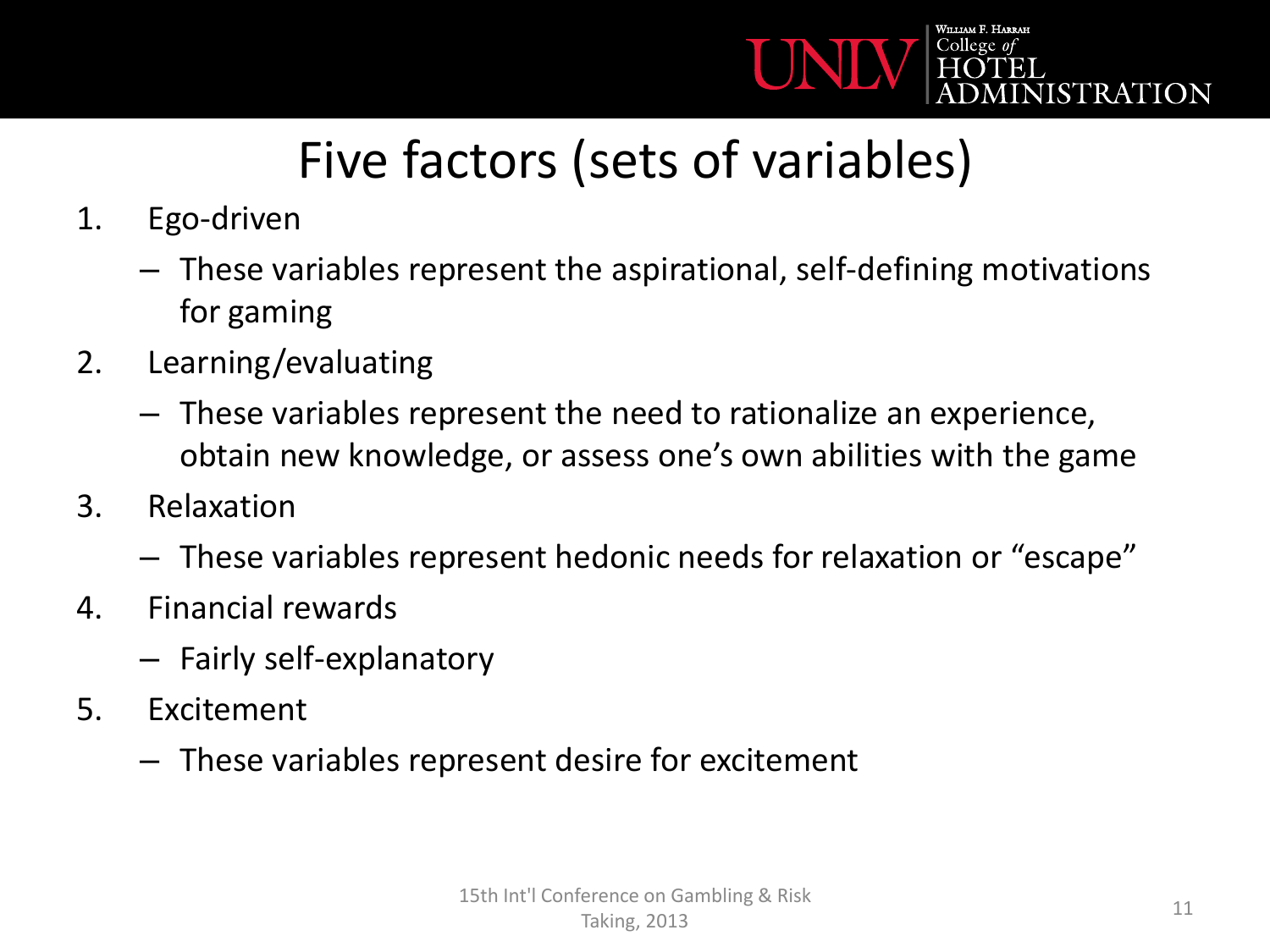

## Cluster Analysis

- Technique uses the five factors, as well as select demographic and behavioral and preference data
- Respondents are sorted into four distinct groups, or "clusters"
	- 1. Utilitarian gambling seekers
	- 2. Excitement gambling seekers
	- 3. Multipurpose gambling seekers
	- 4. Relaxation gambling seekers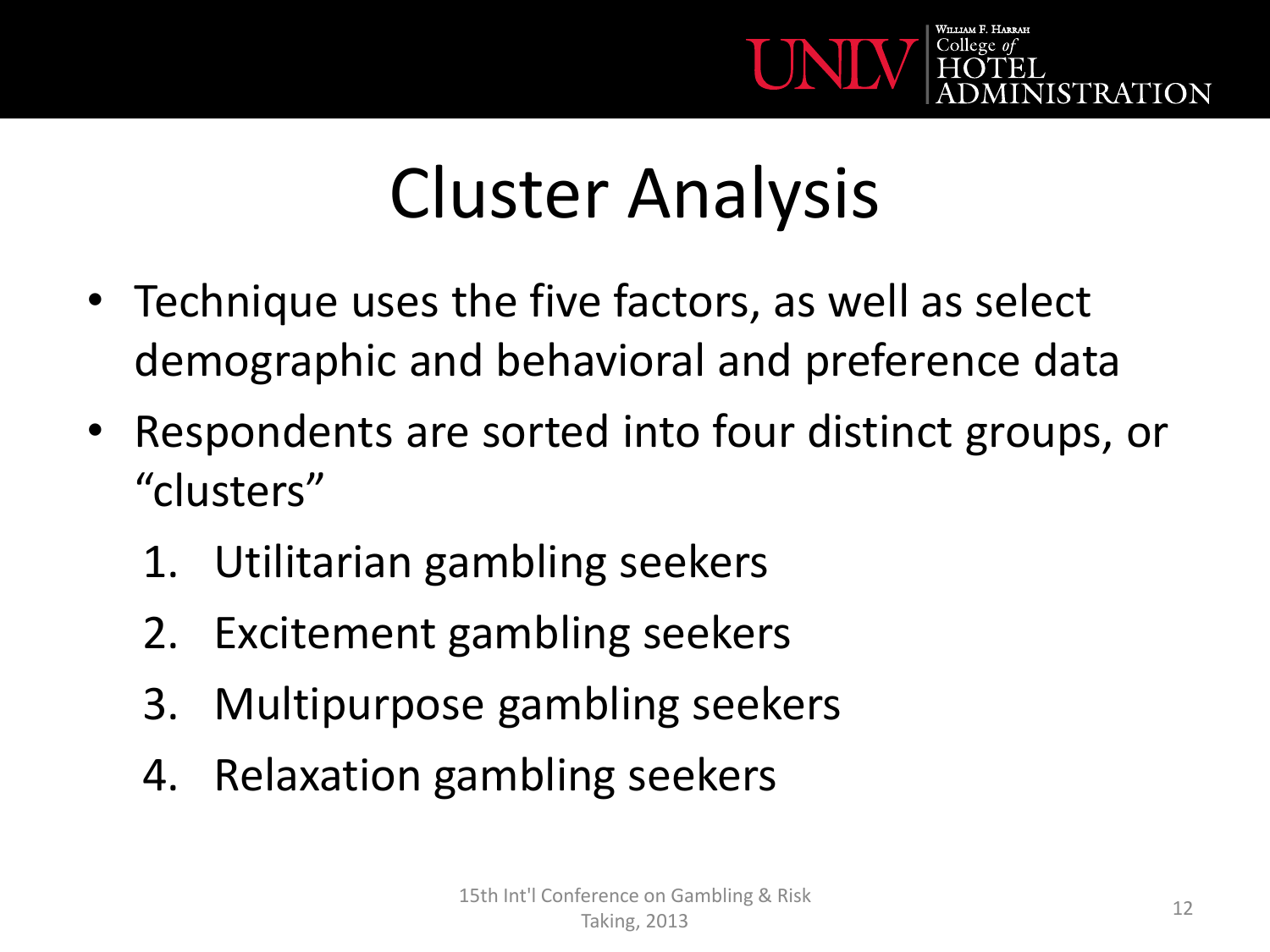

## Cluster 1: Utilitarian

- Smallest cluster, with 19.8% of the sample (*n = 202*)
- Oldest group, with highest household income
- Highest percentage of light gamblers (18.3%)
- Lowest mean scores on all factors:
	- Suggests that Utilitarians may be motivated by reasons not included in the survey
	- Possible motivations could be to "kill time" or to socialize with friends while playing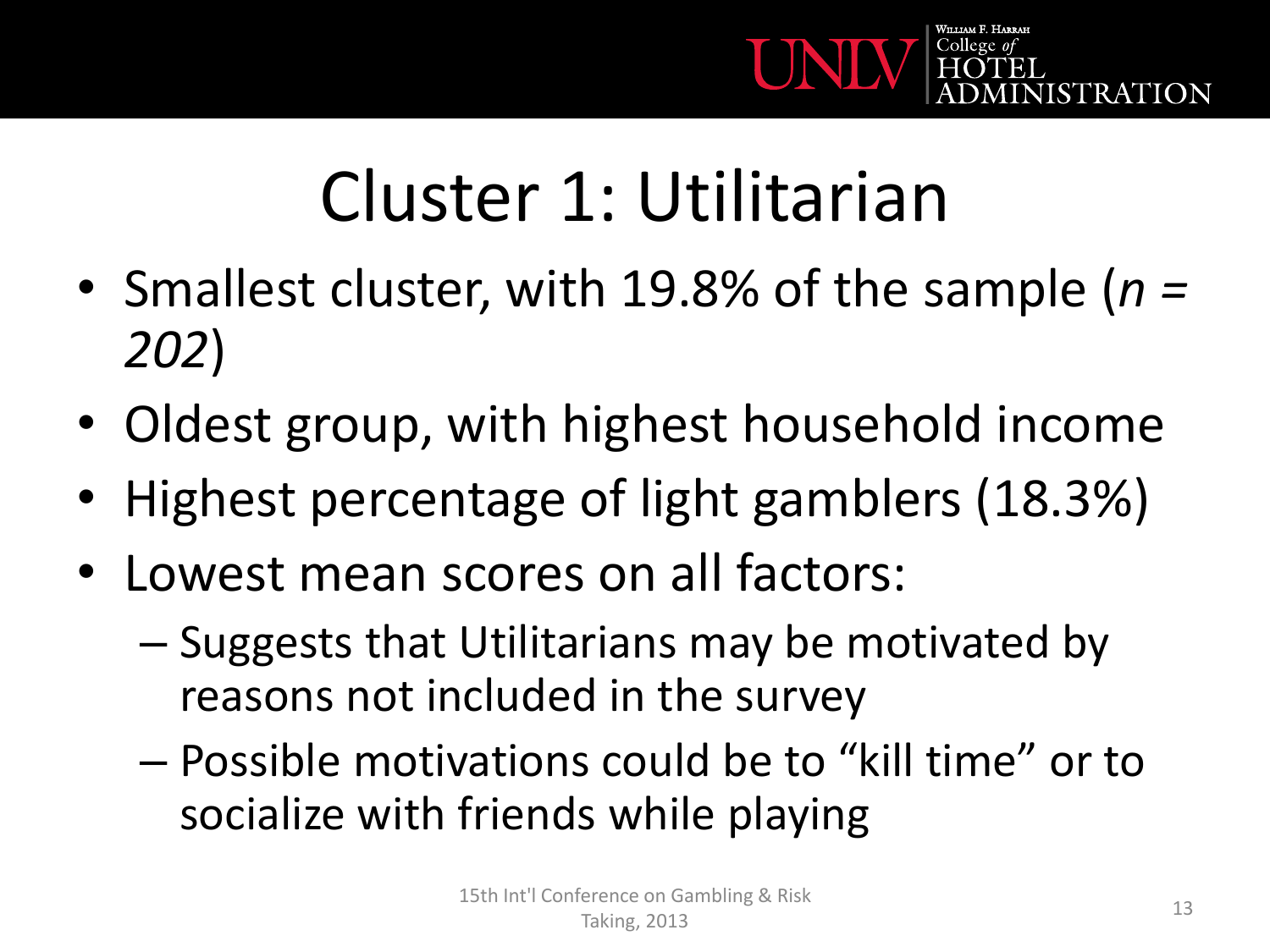

#### How Cluster 1 received its name: "Utilitarian"

- Reasons for playing slot machines:
	- "It (the machine) has the denomination that I want to play"
	- Prefer 25¢ machines and actively look for machines with that denomination
	- Do not care if the machine is progressive
	- Do not care if the machine has a theme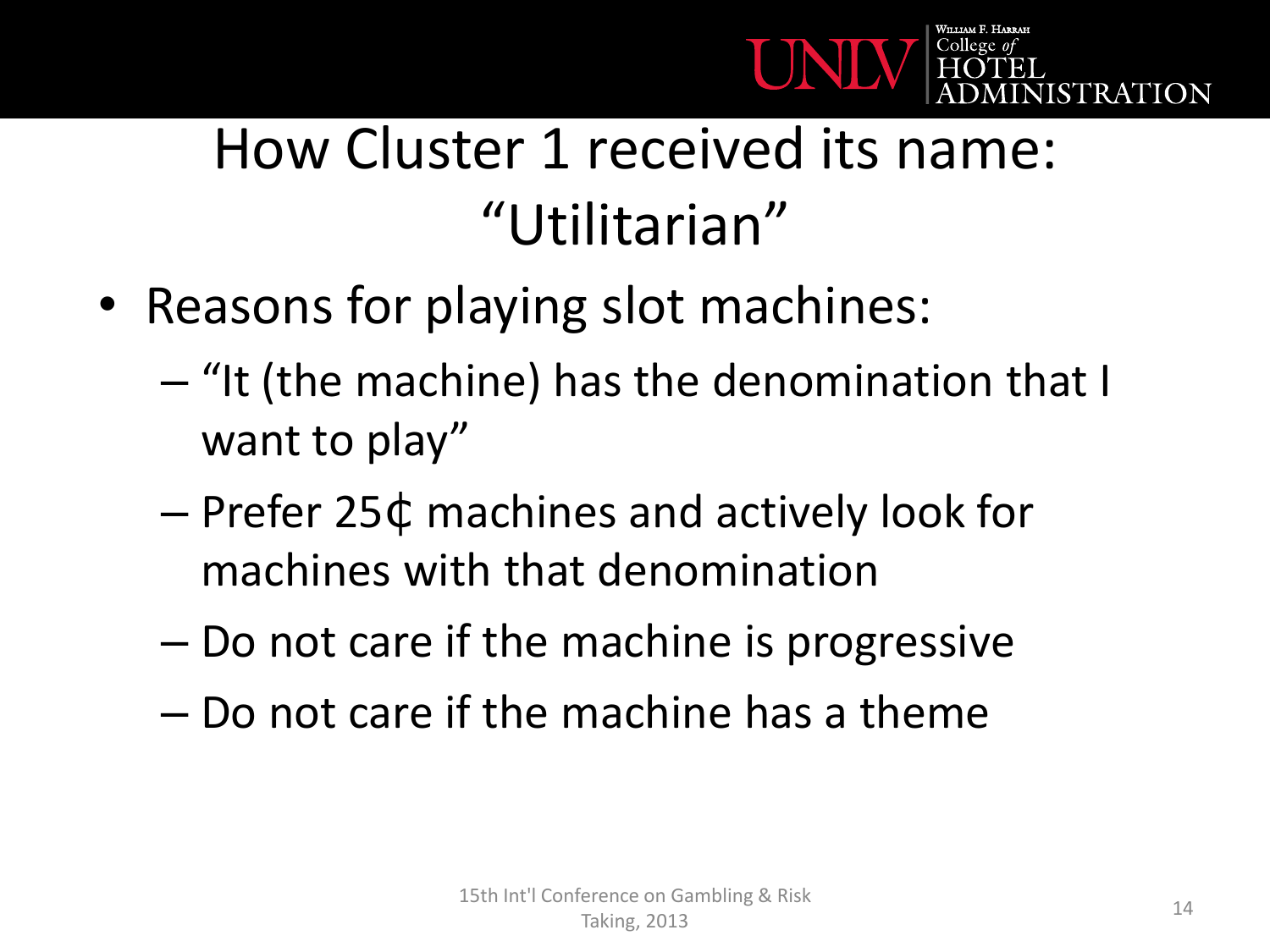

## Cluster 2: Excitement

- Largest cluster, at 27.5% of the sample (*n = 280*)
- Predominantly female (58.9%)
- Highest percentage of participants under the age of 45 (21%)
- Lowest percentage of heavy gamblers (19.3%)
- Lowest percentage who play nickel slots (16.4%)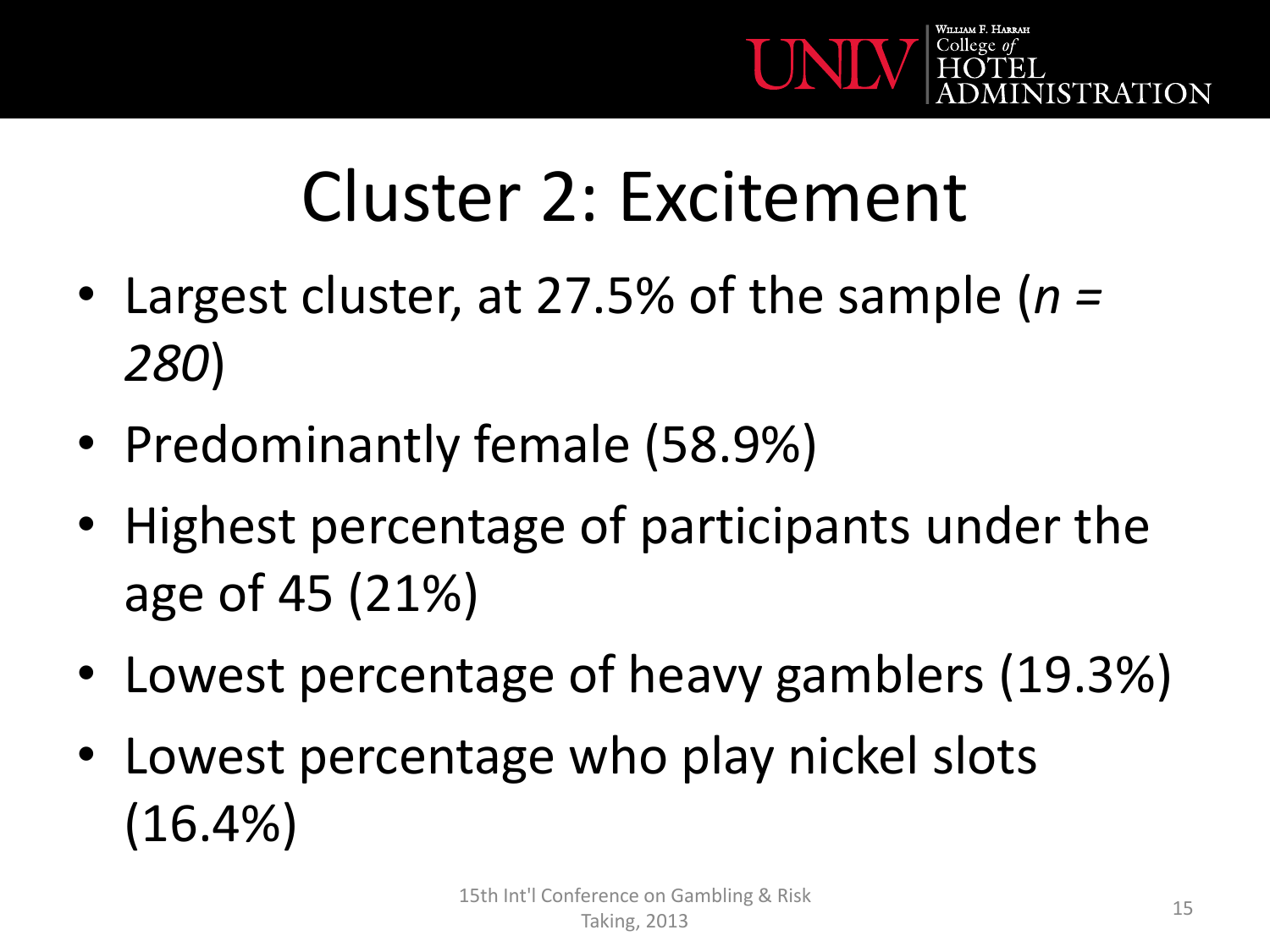

#### How Cluster 2 received its name: "Excitement"

- Reasons for playing slot machines:
	- "The bet is within my budget"
	- Prefer 25¢ denomination
	- Do not care if the slot machine is themed
	- Over half (57.4%) do not play progressives
	- Play less often than other clusters, but tend to have higher income and spend more overall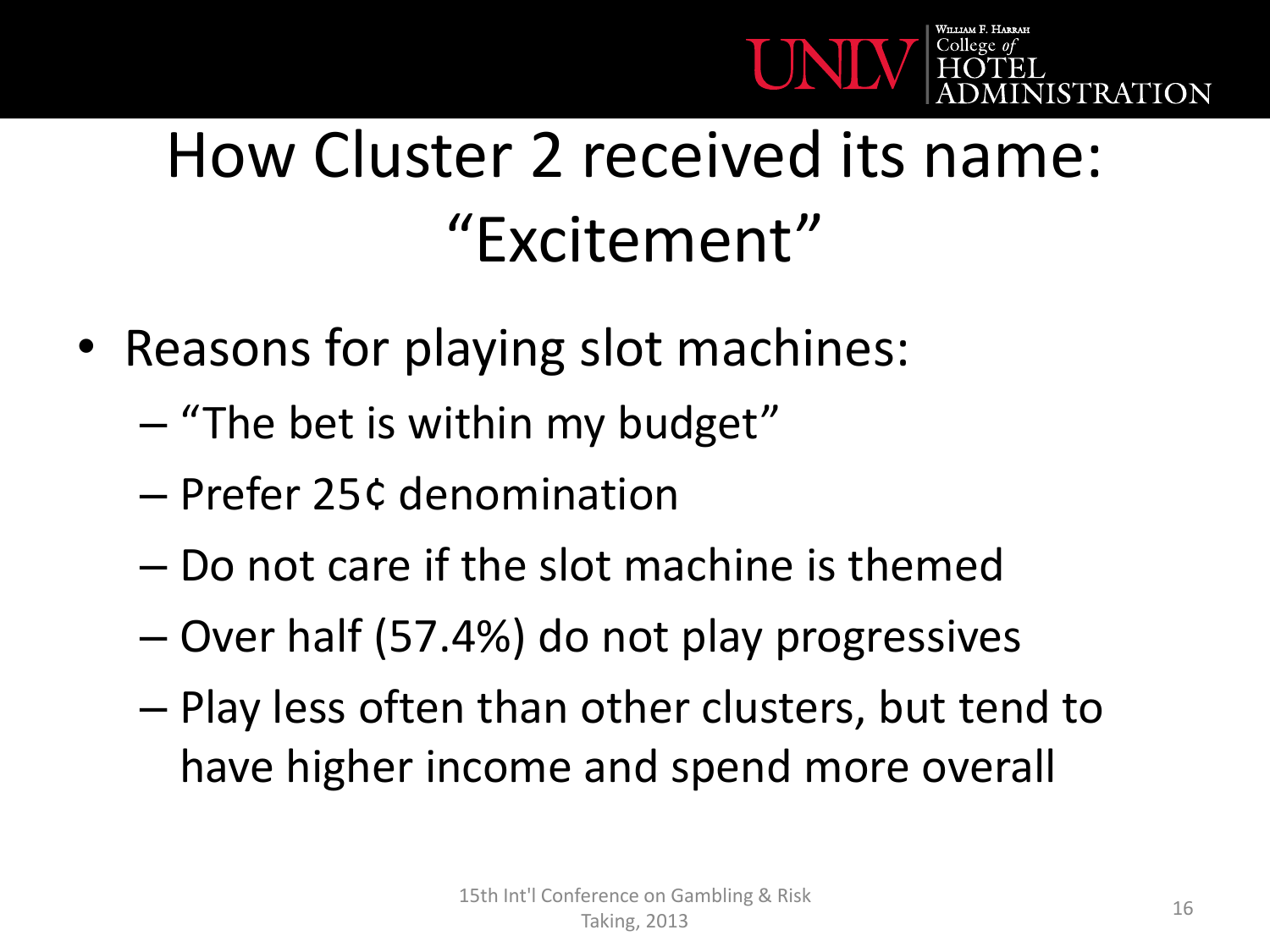

## Cluster 3: Multipurpose

- 27.1% of the sample (*n = 276*)
- Predominantly male (55.1%)
- Lowest household income reported
- Highest percentage of heavy gamblers (23.6%)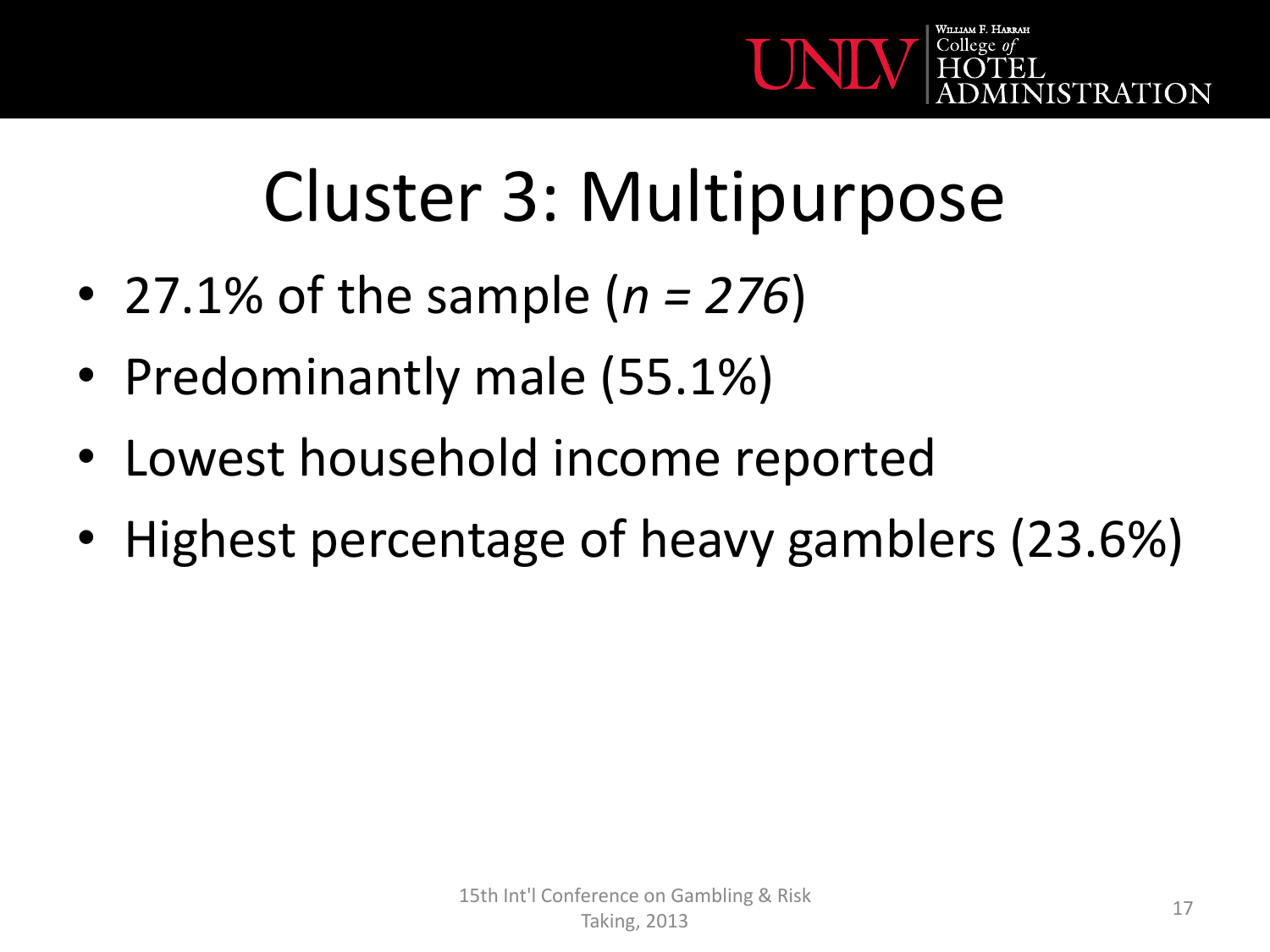

## How Cluster 3 received its name: "Multipurpose"

- Reasons for playing slot machines:
	- "It's a fun game to play"
	- "There is a good chance to win"
	- "The bet is within my budget"
	- 61% do not play progressives
	- Do not care if machine is themed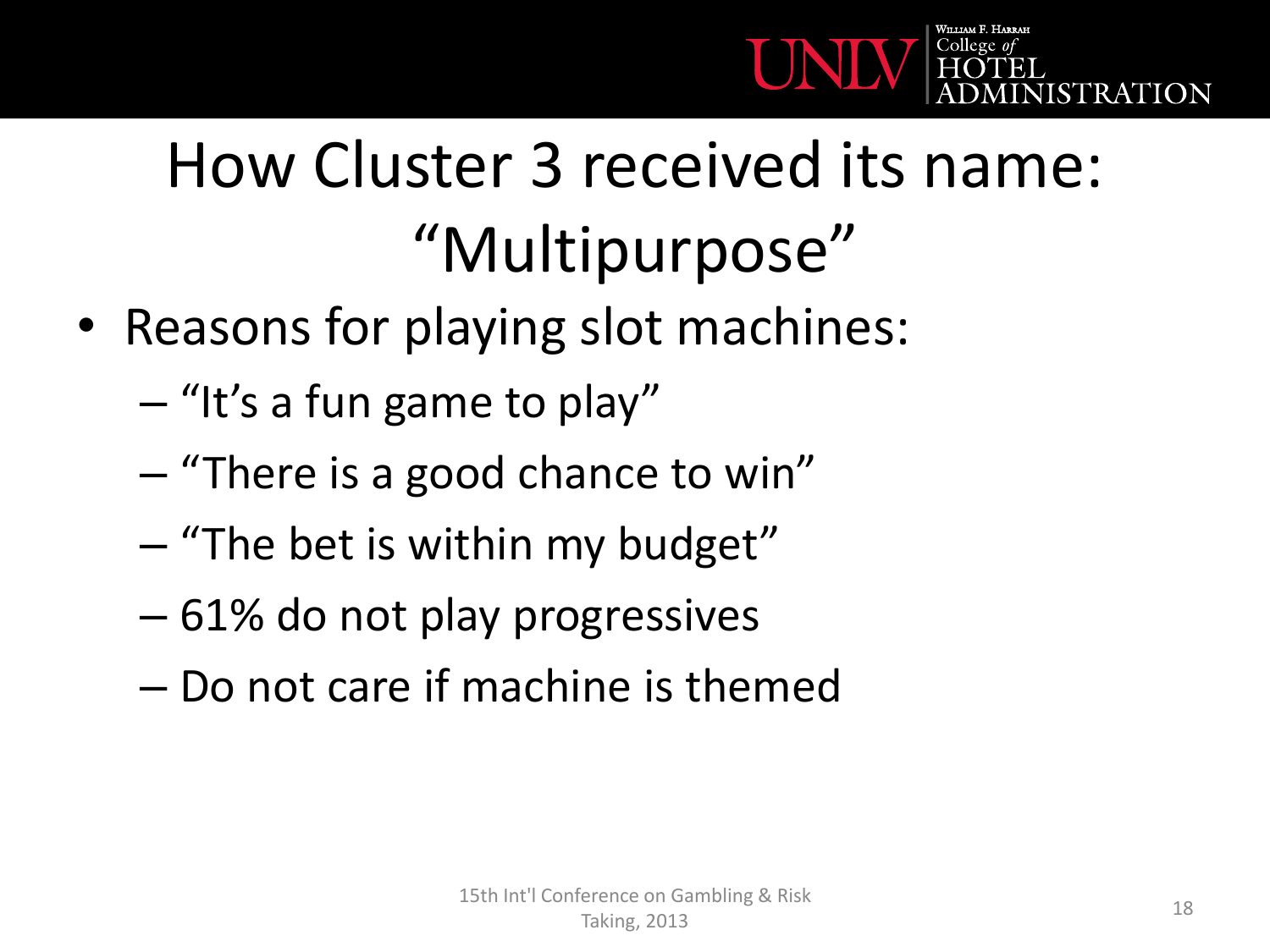

#### Cluster 4: Relaxation

- 25.5% of the sample (*n = 260*)
- Slightly more males (51.5%) than females
- Highest percentage who play nickel slots
- Also highest percentage who play dollar machines (22%)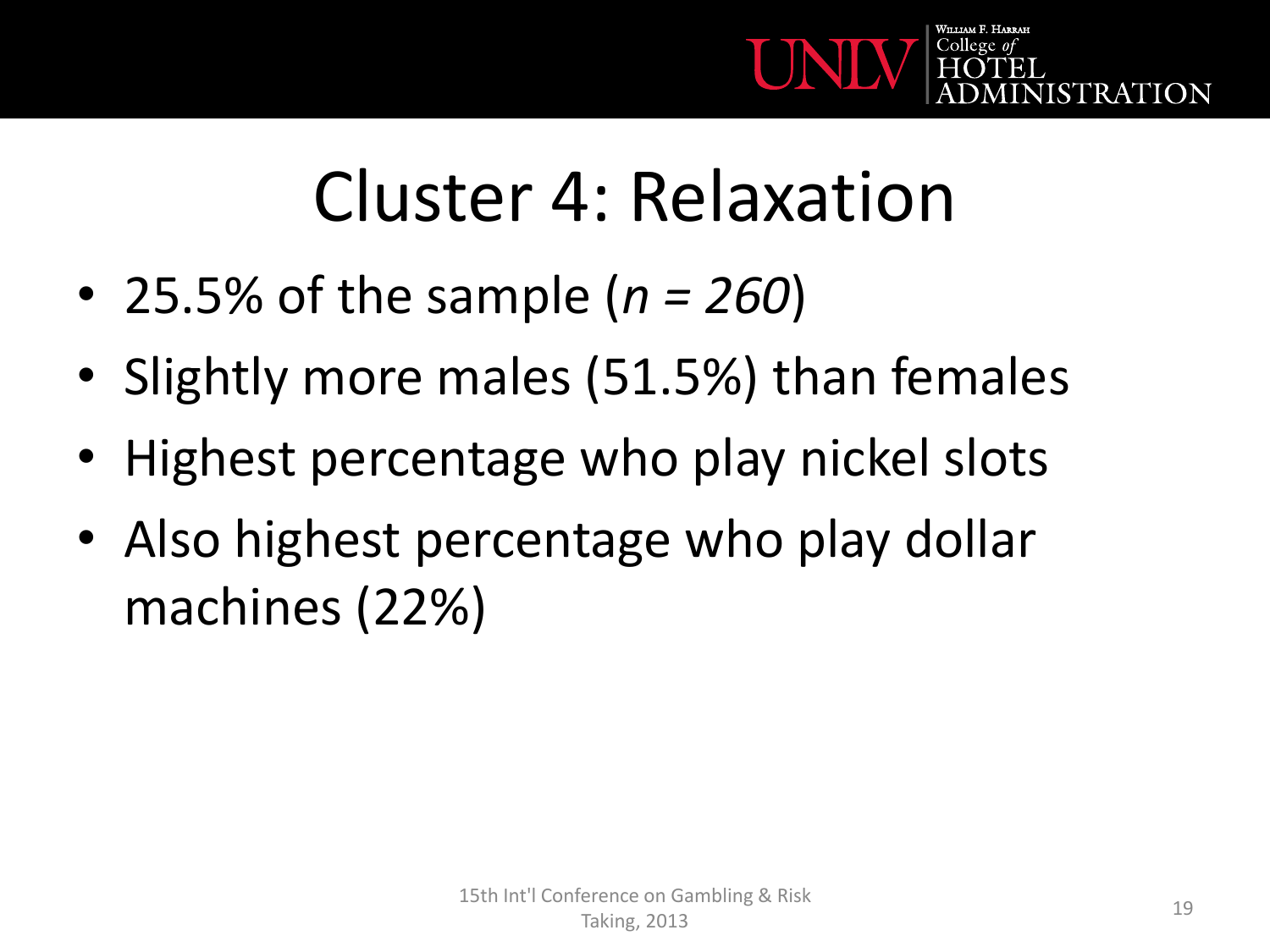

#### How Cluster 4 received its name: "Relaxation"

- Reasons for playing slot machines:
	- "It's a fun game to play"
	- "It has the denomination I want to play"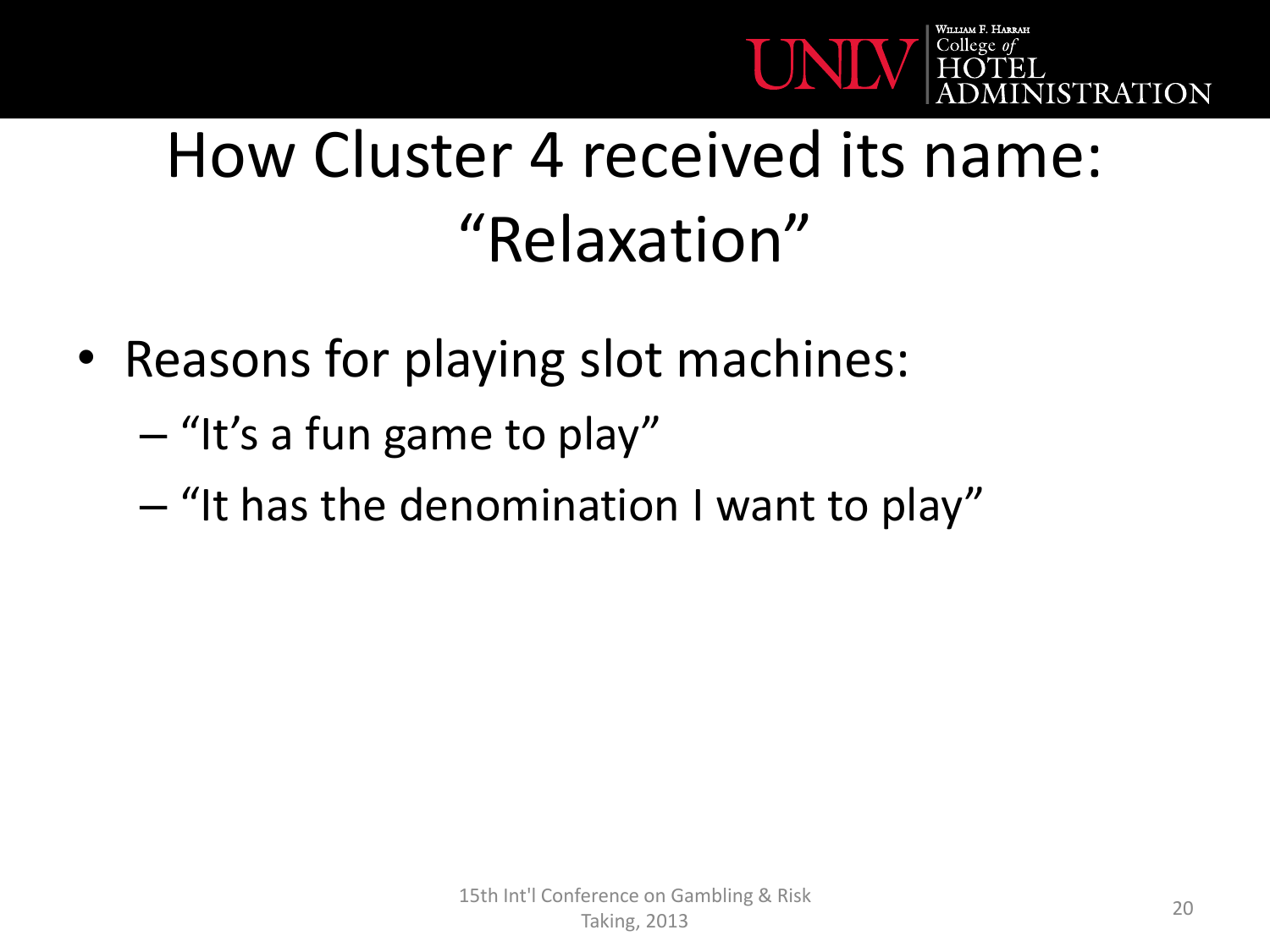

## Implications

- Targeting the marketing message
	- Visual cues to appeal to specific segments
	- Some segments may respond to the experience of playing, rather than focusing on winning
	- Odds, "looseness" of machines
	- Non-financial motivations, such as to pass the time, to socialize, etc.
- Build demand during slower periods